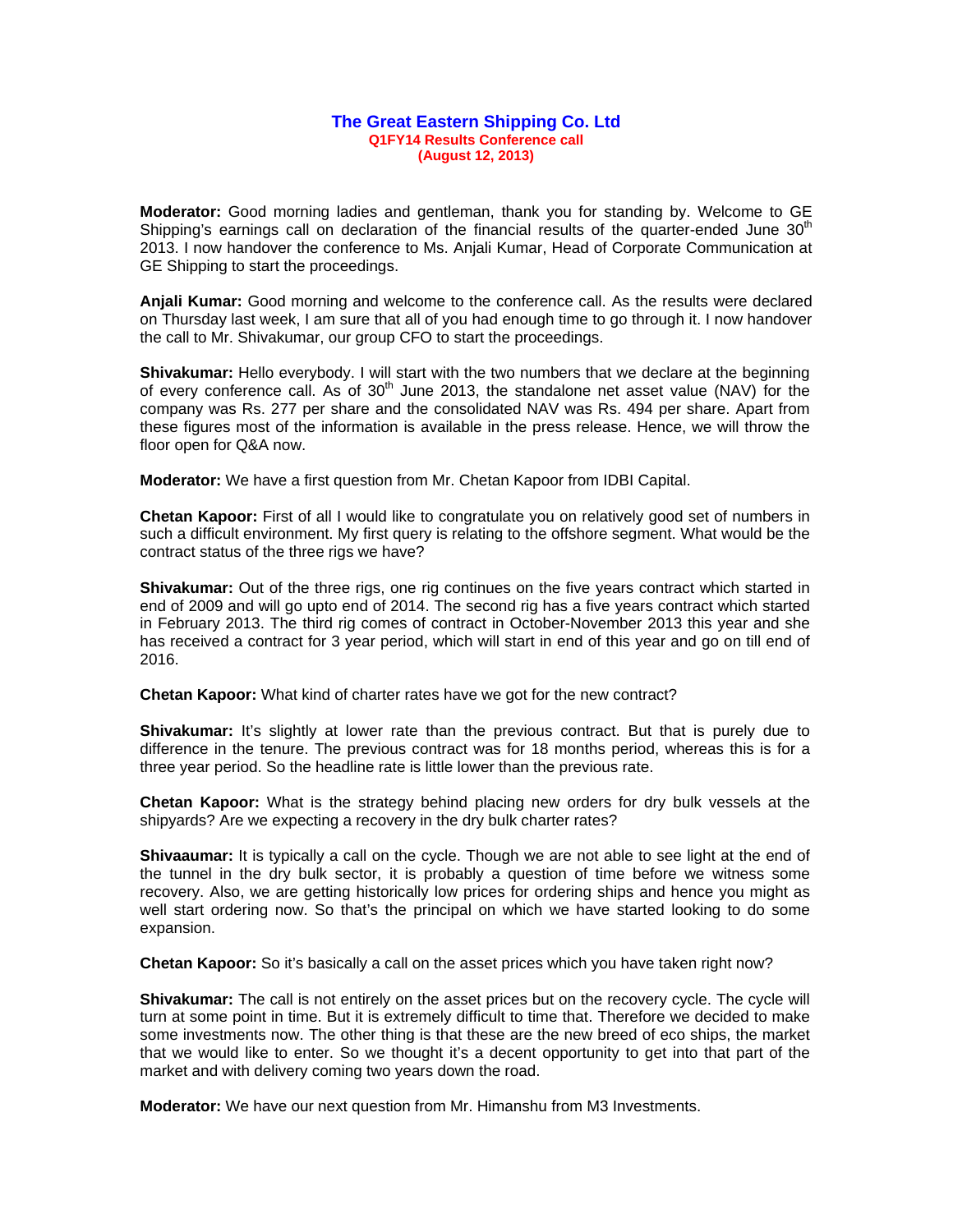**Himanshu:** The first question is on the product tanker side. This quarter's average product tanker TCY earnings are nearly 37% higher than the previous year. If we take out the gas carrier which was acquired last year, how much has product tanker TCYs moved?

**Shivakumar:** Overall, the product tanker earnings witnessed a steady improvement as compared to previous year. This was also supported by strong positioning of the fleet. I have been mentioning in the earlier calls that voyage completion and the kind of voyages that are done can affect individual quarters. So you can have exceptionally high or low numbers in individual quarters. But you need to take the broad message out that the market is stronger than it was in the previous year and that's what really matters.

**Himanshu:** Looking at your strategy of acquiring varied assets in shipping, are you assuming that all the segments will witness a recovery going forward? What would be the reason for being acquisitive on all the segments in shipping?

**Shiva Kumar:** We are not acquisitive on all the segments. If you would have noticed, we have not done anything on the crude segment. In fact, we have downsized in the last 2-3 years in the crude segment and not purchased anything. In case of product tankers and gas carriers, we are positive that the market fundamentals will keep rates reasonably healthy. Coming to the dry bulk segment, we don't yet see the turnaround coming and so we have placed new building orders which will come to us in two years time. We have made investments in products and LPG based on the market fundamental. Dry bulk is more counter cyclical call that we have made because its got beaten down substantially and so we would like to invest in that. We clearly see that the crude segment is not doing very well and we are not very positive about it and so we have made investments in the other parts of our business.

**Himanshu:** The product tanker order book is close to15% of the world fleet and most of this will be of eco design, which all believe are efficient than the existing vessels. But we have recently contracted to purchase product tankers which are second hand. What is the rationale behind this second hand purchases?

**Shivakumar:** The eco versus a non-eco vessel is broadly a commercial differentiation. It means that you make some savings in your fuel cost when you are running an eco ship. This saving can be priced. It is not like a double hull versus not double hull concept, which has a regulatory angle to it. So if you are getting a sufficient discount on a non-echo ship vis-à-vis a eco ship, it is just a question of pricing. What happens is that shipyards takes away some of the benefit because of the pricing is little higher for an eco ship. So we are always looking at different types of assets and in relative pricing it seemed that these second hand vessels were a little better than what we would do with the new buildings. Also what happens is that when we get a second hand vessel, you get to participate in the strong market which is there currently, which you would not get if you went and order new ships that would come let say in two and half years time.

**Himanshu:** Are these eco ships far more environmental friendly?

**Shivakumar:** Yes they are because the fuel consumption is lower. There might be some charterers who would prefer to have those. But we haven't seen that happening, where there is a clear preference where they say we only want eco ships. That's purely because eco ships have not reached the critical size of the total fleet yet.

**Himanshu:** What is the total committed CAPEX for shipping business?

**Shivakumar:** Shipping business has a total committed CAPEX of around \$150mn.

**Moderator:** We have our next question from Mr. Prateek Poddar from ICICI Prudential.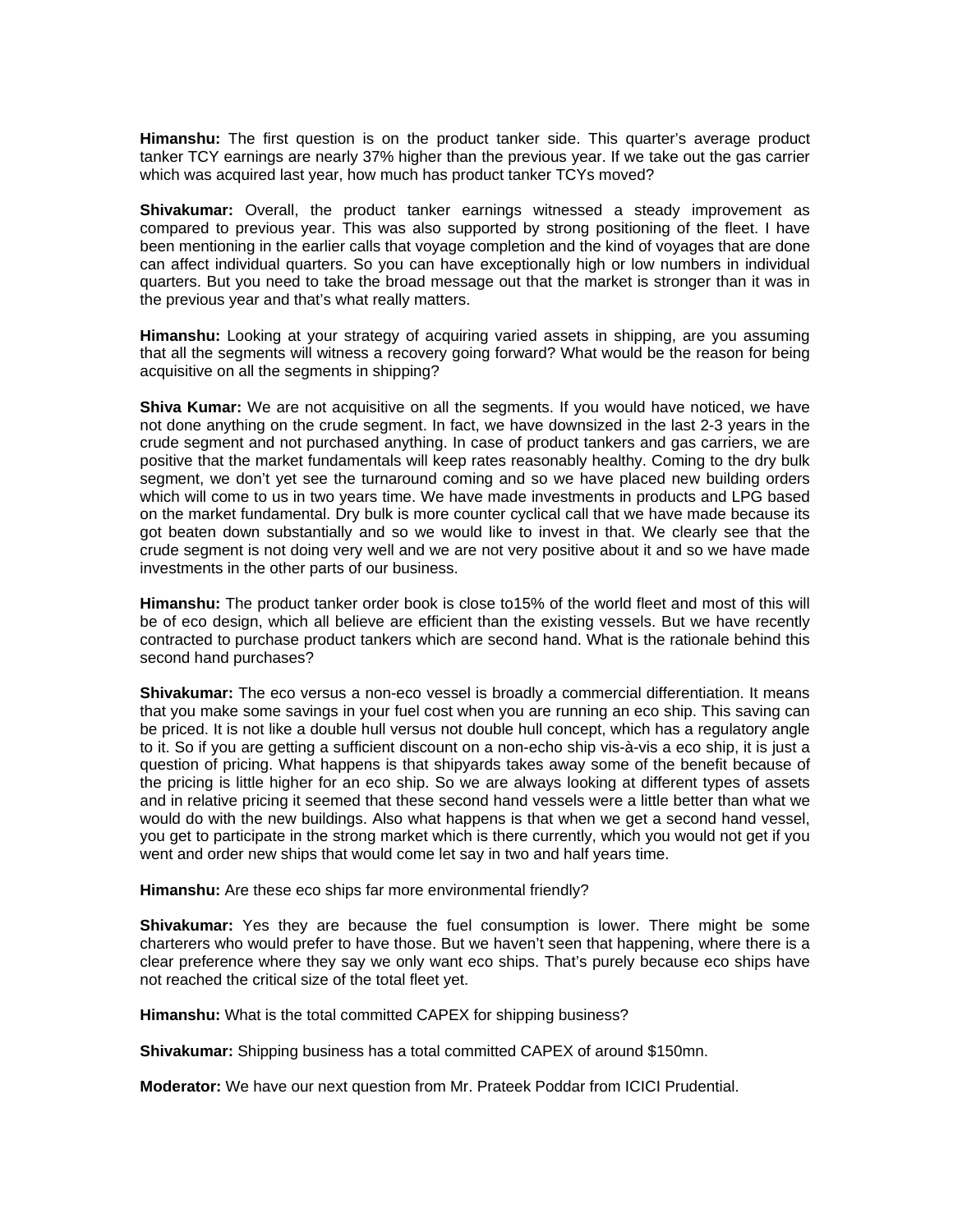**Prateek Poddar:** We have started to buy ships on one hand and are also going ahead with the buyback plan? Can you share your thoughts on this? Also what is your view on the asset market. Is it close to the bottom?

**Shivakumar:** Yes, asset prices are in the low part of the cycle, but have bounced a little bit from the bottom. They are probably up 10% from the beginning of this year. In case of product tankers they are probably up 15%-20% from the bottom. But yes, we would like to invest at this point in time. Apart from that we can also buy share in the existing fleet which is available at a discount and that's what we are doing via the buyback route. It is just that we have certain amount of cash and we have allocated some part of that towards buying the stock which is available at a discount to the underlying.

**Prateek Poddar: Y**ou are a dollar long company and after the swap adjustments as well as the forward contacts you would still remain to be so?.

**Shivakumar:** In terms of balance sheet, yes and in terms of cash flows it depends on the market. It depends on what earnings we have.

**Moderator:** We have our next question from Bhavin Cheda from Enam Holdings.

**Bhavin Cheda:** What would be the CAPEX on the offshore side?

**Shivakumar:** We have no committed CAPEX on offshore side.

**Bhavin Cheda:** So the shipping CAPEX of \$150 mn would be spent till which date?

**Shivakumar:** This will be spent in the next two years.

**Moderator:** We have our next question from Mr. Vikram Suyravanshi from Antique Stock Broking.

**Vikram:** What will be the breakup of time & spot contracts of the shipping fleet?

**Shivakumar:** In Q1FY14 on a full fleet basis, we had 51% of the vessels on spot. In case of dry bulk it was 56% sopt and in tankers it was close to 49%

**Vikram:** We have seen very good performance in the offshore side in terms of profitability. How have been the utilization levels and charter rates?

**Shivakumar:** Utilization levels continue to be good. In some of the segments we have seen the rates going up. So for instance, we are seeing high rates in the PSV segment now. In case of Jack up the markets are generally where they were about a year ago. But it is difficult to generalize the Jack up markets because they are very much regionalized. Anchor handlers continue to be remain weak, especially the smaller ones.

**Vikram:** How many drydocks were there in this quarter?

**Shivakumar:** We had five dry dockings in this quarter.

**Moderator:** We have our next question from Mr. Bhavin Gandhi from B&K Securities.

**Bhavin Gandhi:** What is the revenue visibility in the offshore segment especially in the support vessels going forward?

**Shivakumar:** A lot of it is fixed. We are broadly covered to the extent of around 70%-75% of our days for the remaining year and as I mentioned earlier, the only segment which is still struggling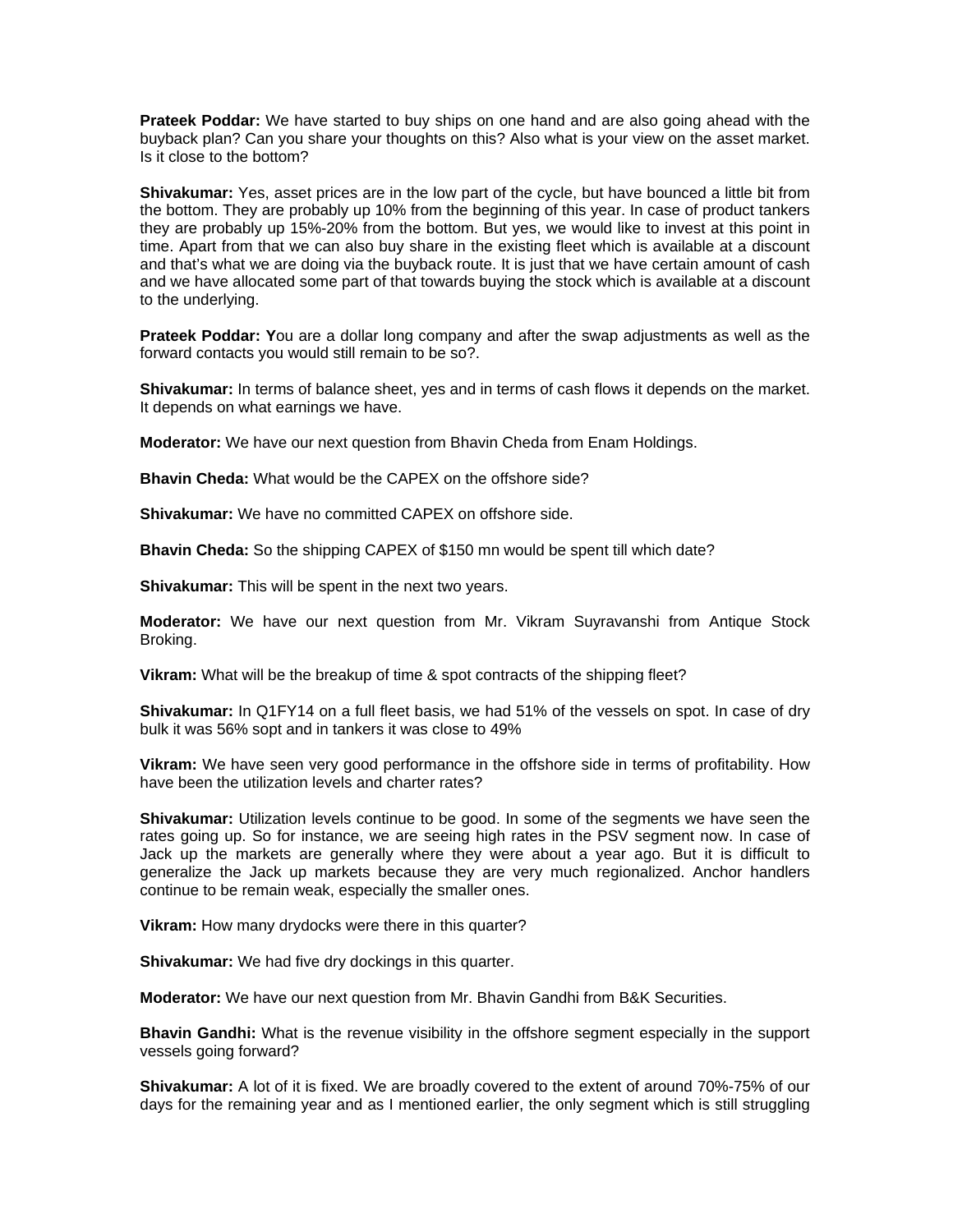is the small Anchor Handler segment. All other segments are doing quite well. There is a lot of demand for them and pricing is steadily moving up.

**Bhavin Gandhi:** If I remember correctly, in the last call, you mentioned that AHTSV segment has the smallest of the order book. Will that help the current situation?

**Shivakumar:** Correct, but this has been the case for few quarters now and unfortunately this supply side analysis has not helped very much. The important part is the demand scenario which is much difficult to estimate. In case of the PSVs the order book is very large but still the charter rates been growing at 8-10% for the last two years.

**Bhavin Gandhi:** As far as our contracts with ONGC are concerned, is there any measure by which ONGC would want to take some of the benefit of dollar/rupee movement?

**Shivakumar:** No, because it is an international competitive bidding process and people who bid include foreign bidders. It is a bid in a common currency which is dollar.

**Moderator:** Our next question comes from Mr. Ashish Jain from Morgan Stanley.

**Ashish Jain:** My first question is on the new building dry bulk orders. You have been mentioning that the current dry bulk earnings do not give a favorable return on earnings. Has the situation on the charter earnings changed now?

**Shivakumar:** We don't expect asset prices to fall further from the current levels. People are expecting some kind of market recovery by 2015 in the dry bulk segment. This is where we are trying to position ourselves for that recovery. Other option would be to purchase a second hand vessel, but the asset prices of modern dry bulk ships are up by 10-15% year to date.

**Ashish Jain:** Have we also seen recovery in charter rates as we have seen in the asset prices?

**Shivakumar:** No absolutely not. So that's the strange thing about this.

**Ashish Jain:** You mentioned that the jack-up market is much localized and rates vary from region to region. We have largely been India focused. Is that more to do with the business strategy or you think rates in India are higher?

**Shivakumar:** So far we have deployed only in India because it was our starting point i.e. when we entered the business and a home market as well. Over these years it has helped us to build that CV which will help us go abroad and market ourselves as a rig operator which we think we have now. So now we are in a position to go out and market our rigs overseas.

**Ashish Jain:** How many of our offshore assets are deployed in India?

**Shivakumar:** Out of 21 assets, 13 assets are deployed in Indian waters.

**Moderator:** We have our next question from Mr. Himanshu from M3 Investment.

**Himanshu:** You mentioned that the AHTV market is not performing well. Are our AHTSVs contributing to our EBIDTA?

**Shivakumar:** Yes certainly. They are contributing to our EBIDTA.

**Moderator:** We have our next question from Mr. Rajendra from IDFC.

**Rajendra:** What will be the consolidated revenue mix segment wise?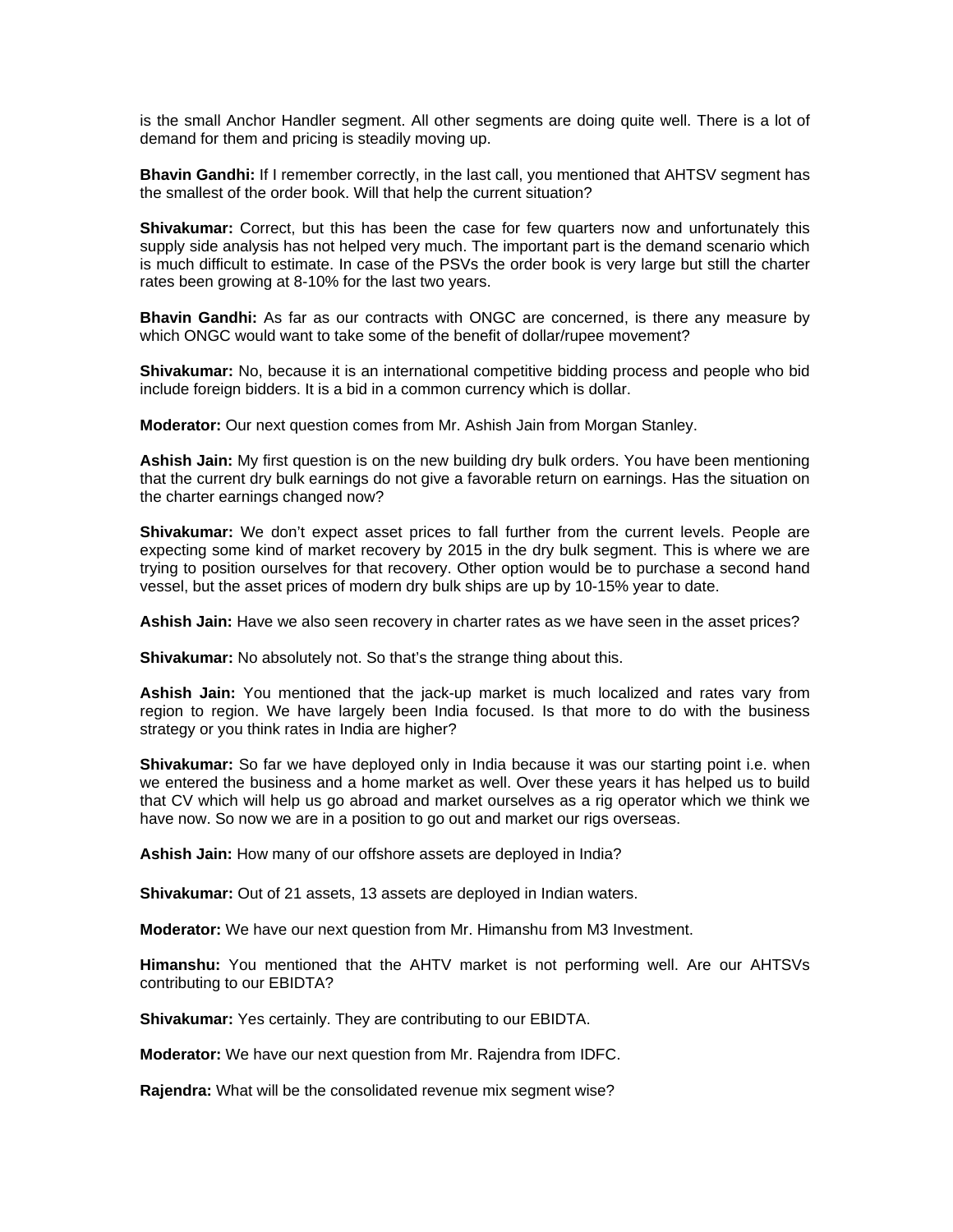**Shivakumar:** The rigs are the ones which are earning the maximum among for all asset types. But then of course they also constitute the largest investment.

**Rajendra:** What is your outlook or guidance on the E&P status in India?

**Shivakumar:** E&P companies have lots of investment plans and these will eventually result in increase in requirement for offshore support assets. From the rise in flow of enquiries and tenders, we anticipate that the E&P activity will pick up.

**Rajendra:** You said that asset prices have slightly bounced from the bottom. How is the demand supply scenario currently shaped? Has the scrapping activity increased?

**Shivakumar:** Scrapping has come down in the recent past. Dry bulk scrapping in CY12 was about 32 mn dwt. This year has been lower so far and we are running at about 15 mn dwt for the first seven months of this calendar year. Also new ordering has been going up, especially on the product tanker side. On the financing side, there is new money coming in. There are couple of companies which have been successful in raising equity investing in capital markets. So public equity is coming in, private equity is coming in and people are placing a lot of orders and its happening in segments where the demand fundamentals are looking good. So the worry is that they may serve to depress those markets in the years to come. On dry bulk as well, the orders have been building up which is not a good sign because it's building up despite a pretty weak market and lower scrapping. So that's the little bit of our concern.

**Moderator:** We have a question from Mr. Rahul from Lucky Investments.

**Rahul:** I wanted to get a broad sense on what you make out of the US shale revolution and its impact on the oil tanker trade?

**Shivakumar:** It's already affected our markets. One market very negatively and two markets positively. The crude carrier market has been affected negatively because of increase in North American crude oil production and reduction in oil demand. The market which has been strong as a result of this is the product tanker market because the US refineries have become competitive especially with WTI pricing at a \$15-20 discount to Brent and shale oil reportedly getting priced at a further discount to WTI. So because it has been so competitive they have been able to export large quantities which have resulted in increase in product tanker movement. This is the reason why we have seen the MR product tankers doing so well in the last few quarters. The other offshoot is of LPG, which is another byproduct of the natural gas. Shale gas production increase has helped LPG market improve substantially.

**Moderator:** We have our next question from Ashish Jain from Morgan Stanley.

**Ashish Jain:** Going by the orders that you have placed in the dry bulk segment, is it right to perceive that structurally you believe that dry bulk could recovery faster than crude?

**Shivakumar:** Yes that's seems to be the market consensus as well. The one big worry on crude is that of US shale production when you have such a long haul customer who is dropping imports than it's always a worry. So yes we probably would say that dry bulk could have slightly better demand fundamentals than crude oil.

**Moderator:** We have our next question from Mr. Chetan Kapoor from IDBI Capital.

**Chetan Kapoor:** Any particular asset class of the offshore segment does the Company want to expand?

**Shivakumar:** Nothing is finalized for now. It's a question of how much we want to invest and which market are we targeting.